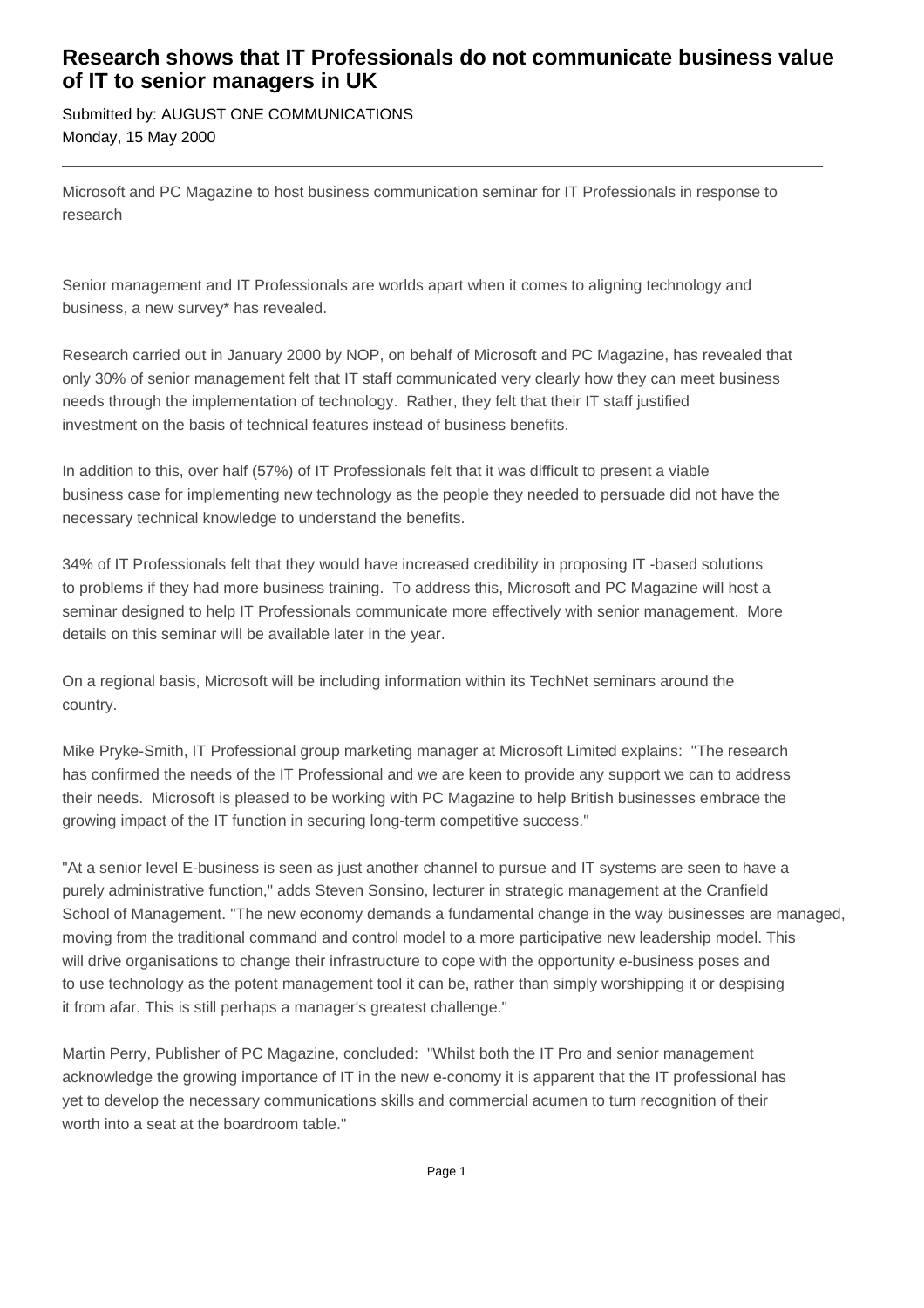Other results from the survey showed that:

·Only 17% of mid-sized organisations (100-499 employees) have IT Professional board-level representation in contrast to 38% of large organisations (500-10,000 employees).

·63% of IT Professionals think they need better representation at board level, whilst only 32% of senior managers agree with this.

·63% of IT Professionals think IT is fundamentally seen as a support function within their company. Senior managers broadly agree with this. From all respondents, the finance department came out as the most influential department within the organisation.

·65% of senior managers say that they are having to become more IT 'savvy' than in the past

·45% of senior managers and IT Professionals agree that in 5 years time IT Professionals will be much more respected than they are now.

For more information on how Microsoft is helping the IT Professional get access to the information they need to communicate business value, please see http://www.microsoft.com/uk/IT

\* Research carried out by NOP on behalf of Microsoft Limited and PC Magazine. 303 telephone interviews amongst two audiences (IT Professional and senior managers) of British business, ranging from small (10-99), medium (100-499) and large (500-10,000) organisations across all sectors in the UK in January 2000.

## - end -

PC Magazine is the world's most widely distributed Business or Technology Magazine. Its UK edition is bought by almost 140,000 savvy buyers each month of which over 100,000 are subscribers making it Britain's biggest business to business subscription title. PC Magazine's attracts the highest quality readership of buyers through its in-depth, Labs based comparative product reviews compiled using Ziff Davis' industry standard benchmark software. On average, PC Magazine reviews over 400 products per year in its comparative reviews alone.

Founded in 1975, Microsoft (Nasdaq "MSFT") is the worldwide leader in software for personal and business computing. The company offers a wide range of products and services designed to empower people through great software -- any time, any place and on any device.

Microsoft and Windows are either registered trademarks or trademarks of Microsoft Corp. in the United